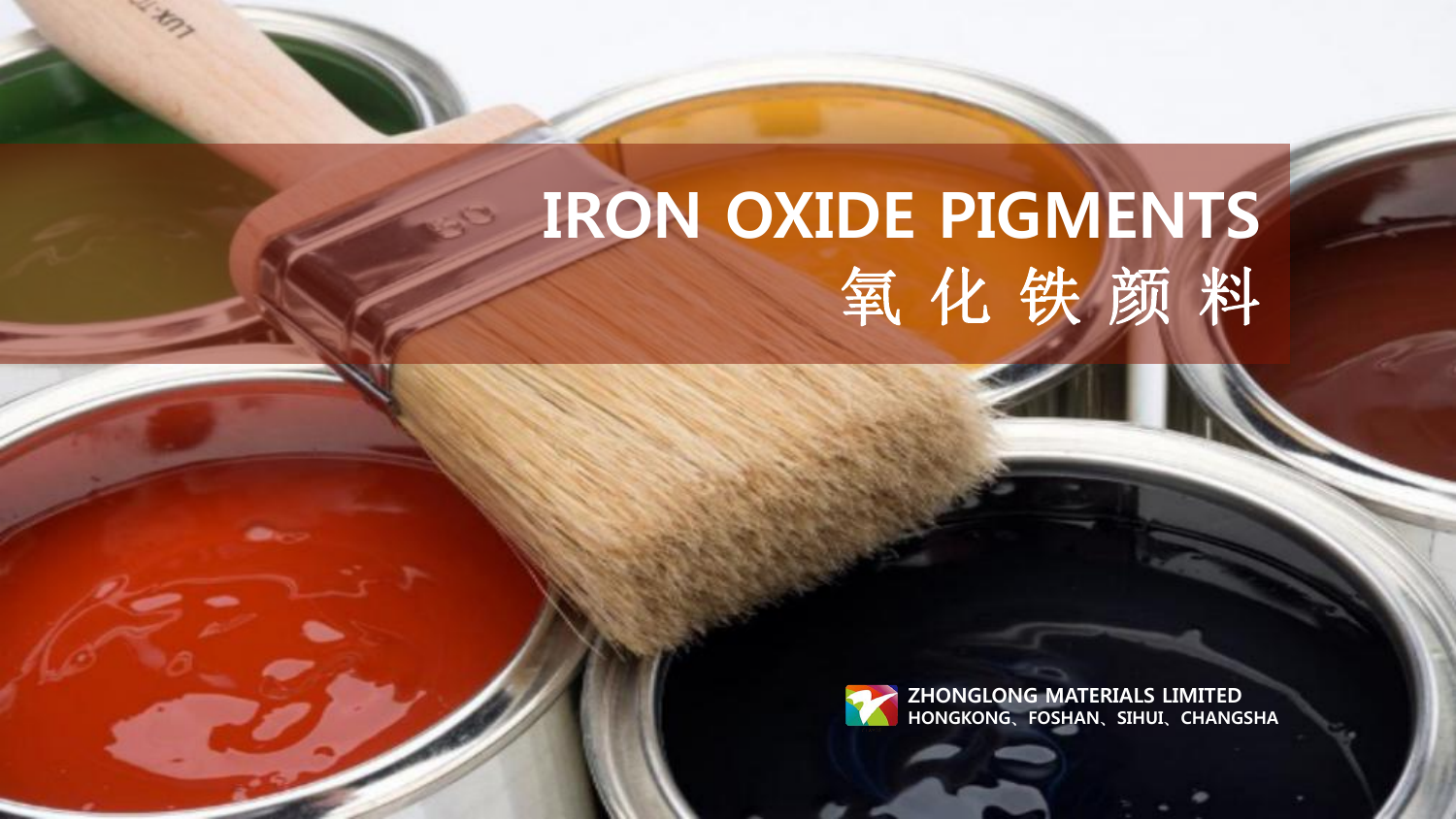|                        |                        | Chemical formula                |
|------------------------|------------------------|---------------------------------|
|                        |                        | <b>Dispersion</b>               |
|                        |                        | <b>Dimensional</b><br>Stability |
|                        |                        | <b>Heat Stability</b>           |
|                        |                        | <b>Light Fastness</b>           |
|                        |                        | <b>Weathering Fastness</b>      |
|                        |                        | <b>Acid Fastness</b>            |
| 110<br>Pigment Red 101 | 110<br>Pigment Red 101 | <b>Alkali Fastness</b>          |
| Iron Oxide Red         | Iron Oxide Red         | <b>Solvent Fastness</b>         |
| Masstone               | Tint $(1:5)$           | Recommended                     |

| <b>Chemical formula</b>         |    | $\alpha$ -Fe2O3                                      |
|---------------------------------|----|------------------------------------------------------|
| <b>Dispersion</b>               | t. | Good                                                 |
| <b>Dimensional</b><br>Stability |    | : No Warping, No Shrinkage                           |
| <b>Heat Stability</b>           |    | $\frac{1}{2}$ 800 °C@ 5 mins                         |
| <b>Light Fastness</b>           |    | : 8 (Blue wool scale)                                |
| <b>Weathering Fastness</b>      |    | $: 5$ (Grey scale)                                   |
| <b>Acid Fastness</b>            |    | $\therefore$ 5                                       |
| <b>Alkali Fastness</b>          |    | $\therefore$ 5                                       |
| <b>Solvent Fastness</b>         |    | $\therefore$ 5                                       |
| Recommended                     |    | : Industrial coatings, plastics and<br>constructions |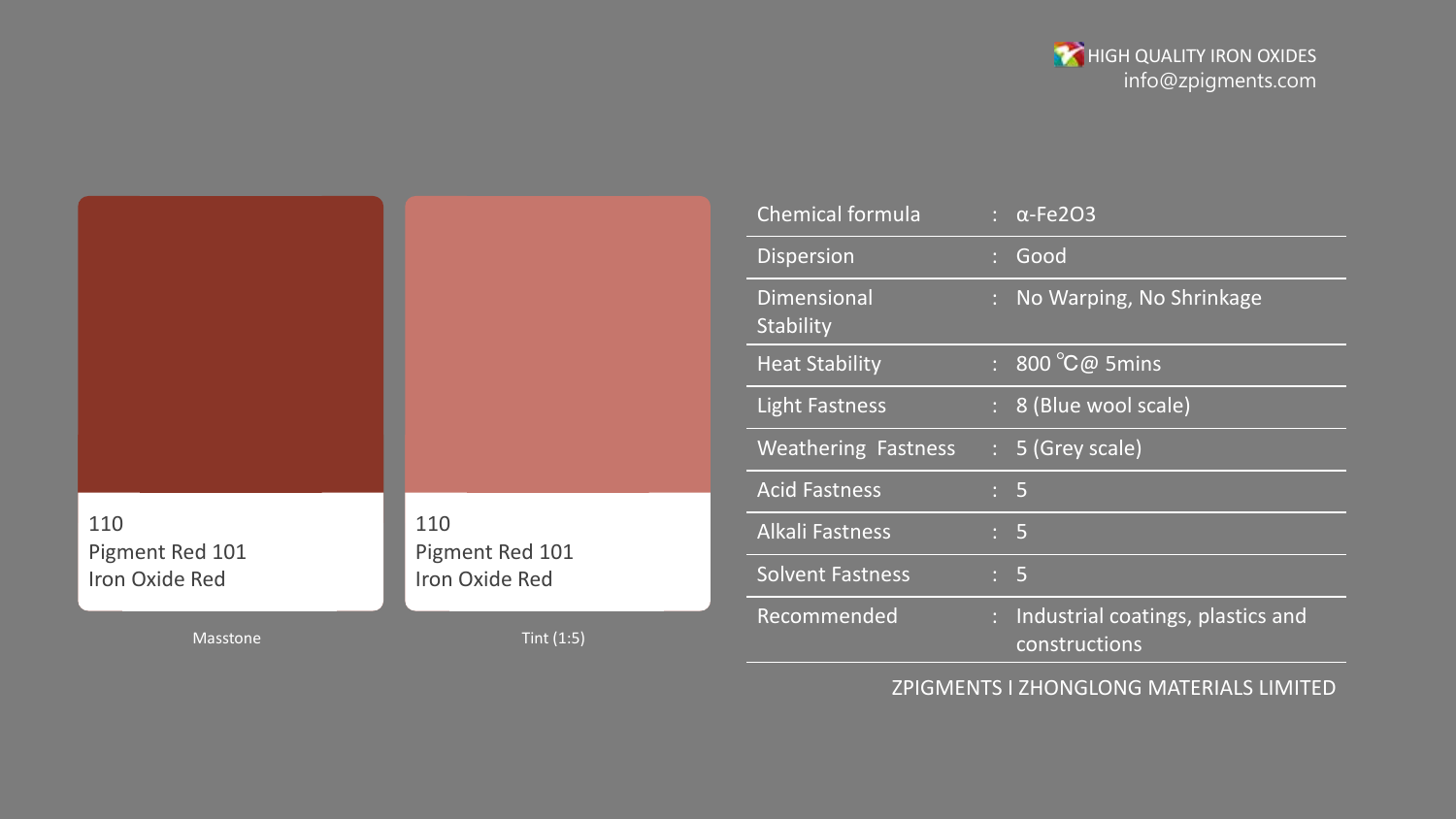|                                   |                                   | Chemical formula           | $\therefore \alpha$ -Fe2O3                           |
|-----------------------------------|-----------------------------------|----------------------------|------------------------------------------------------|
|                                   |                                   | <b>Dispersion</b>          | : Good                                               |
|                                   |                                   | Dimensional<br>Stability   | : No Warping, No Shrinkage                           |
|                                   |                                   | <b>Heat Stability</b>      | $\therefore$ 800 °C@ 5mins                           |
|                                   |                                   | <b>Light Fastness</b>      | : 8 (Blue wool scale)                                |
|                                   |                                   | <b>Weathering Fastness</b> | $\therefore$ 5 (Grey scale)                          |
|                                   |                                   | <b>Acid Fastness</b>       | $\therefore$ 5                                       |
| 120                               | 120                               | <b>Alkali Fastness</b>     | $\therefore$ 5                                       |
| Pigment Red 101<br>Iron Oxide Red | Pigment Red 101<br>Iron Oxide Red | <b>Solvent Fastness</b>    | $\therefore$ 5                                       |
| Masstone                          | Tint $(1:5)$                      | Recommended                | : Industrial coatings, plastics and<br>constructions |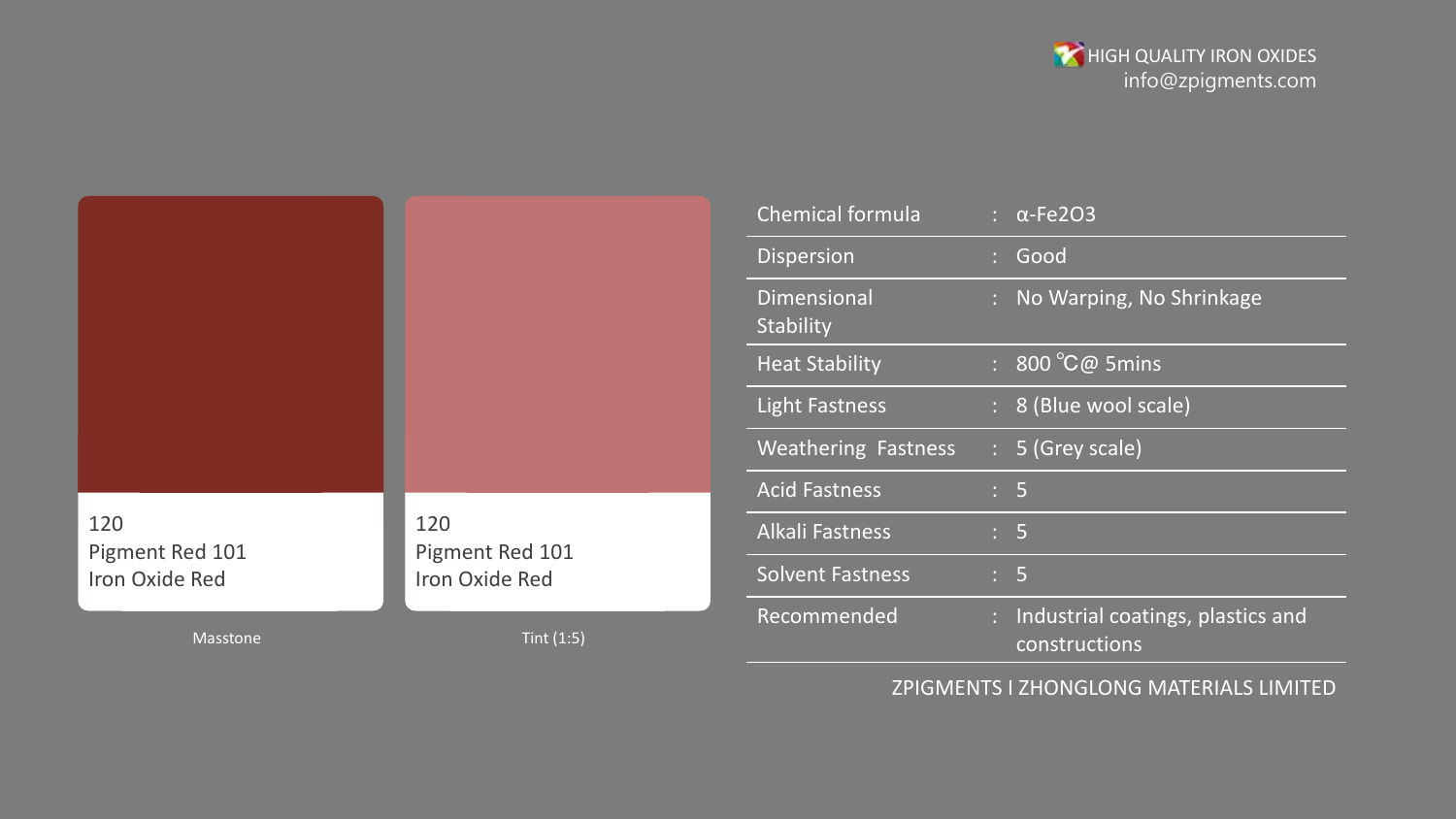|                        |                        | <b>Chemical formula</b>    |    | $\alpha$ -Fe2O3                                    |
|------------------------|------------------------|----------------------------|----|----------------------------------------------------|
|                        |                        | <b>Dispersion</b>          |    | : Good                                             |
|                        |                        | Dimensional<br>Stability   |    | : No Warping, No Shrinkage                         |
|                        |                        | <b>Heat Stability</b>      |    | $\frac{1}{2}$ 800 °C @ 5mins                       |
|                        |                        | <b>Light Fastness</b>      |    | : 8 (Blue wool scale)                              |
|                        |                        | <b>Weathering Fastness</b> |    | : 5 (Grey scale)                                   |
|                        |                        | <b>Acid Fastness</b>       |    | $\therefore$ 5                                     |
| 130<br>Pigment Red 101 | 130<br>Pigment Red 101 | <b>Alkali Fastness</b>     |    | $\therefore$ 5                                     |
| Iron Oxide Red         | Iron Oxide Red         | <b>Solvent Fastness</b>    |    | $\therefore$ 5                                     |
| Masstone               | Tint $(1:5)$           | Recommended                | ÷. | Industrial coatings, plastics and<br>constructions |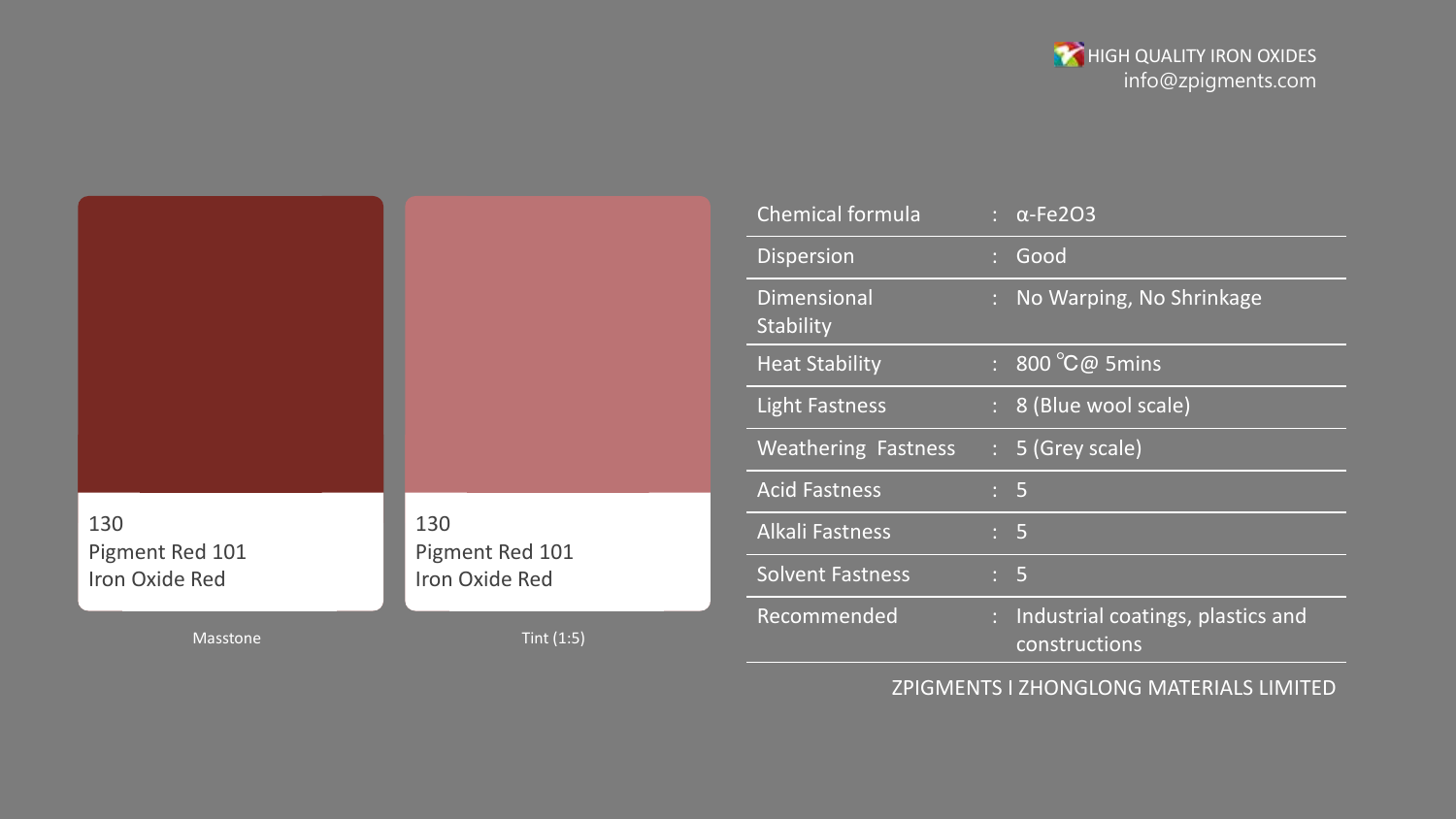|                         |                         | <b>Chemical formula</b>    | $\therefore \alpha$ -Fe2O3                           |
|-------------------------|-------------------------|----------------------------|------------------------------------------------------|
|                         |                         | Dispersion                 | : Good                                               |
|                         |                         | Dimensional<br>Stability   | : No Warping, No Shrinkage                           |
|                         |                         | <b>Heat Stability</b>      | $800^{\circ}$ C@ 5mins                               |
|                         |                         | <b>Light Fastness</b>      | : 8 (Blue wool scale)                                |
|                         |                         | <b>Weathering Fastness</b> | $\therefore$ 5 (Grey scale)                          |
|                         |                         | <b>Acid Fastness</b>       | $\therefore$ 5                                       |
| Y101<br>Pigment Red 101 | Y101<br>Pigment Red 101 | <b>Alkali Fastness</b>     | $\therefore$ 5                                       |
| Iron Oxide Red          | Iron Oxide Red          | <b>Solvent Fastness</b>    | $\therefore$ 5                                       |
| Masstone                | Tint $(1:5)$            | Recommended                | : Industrial coatings, plastics and<br>constructions |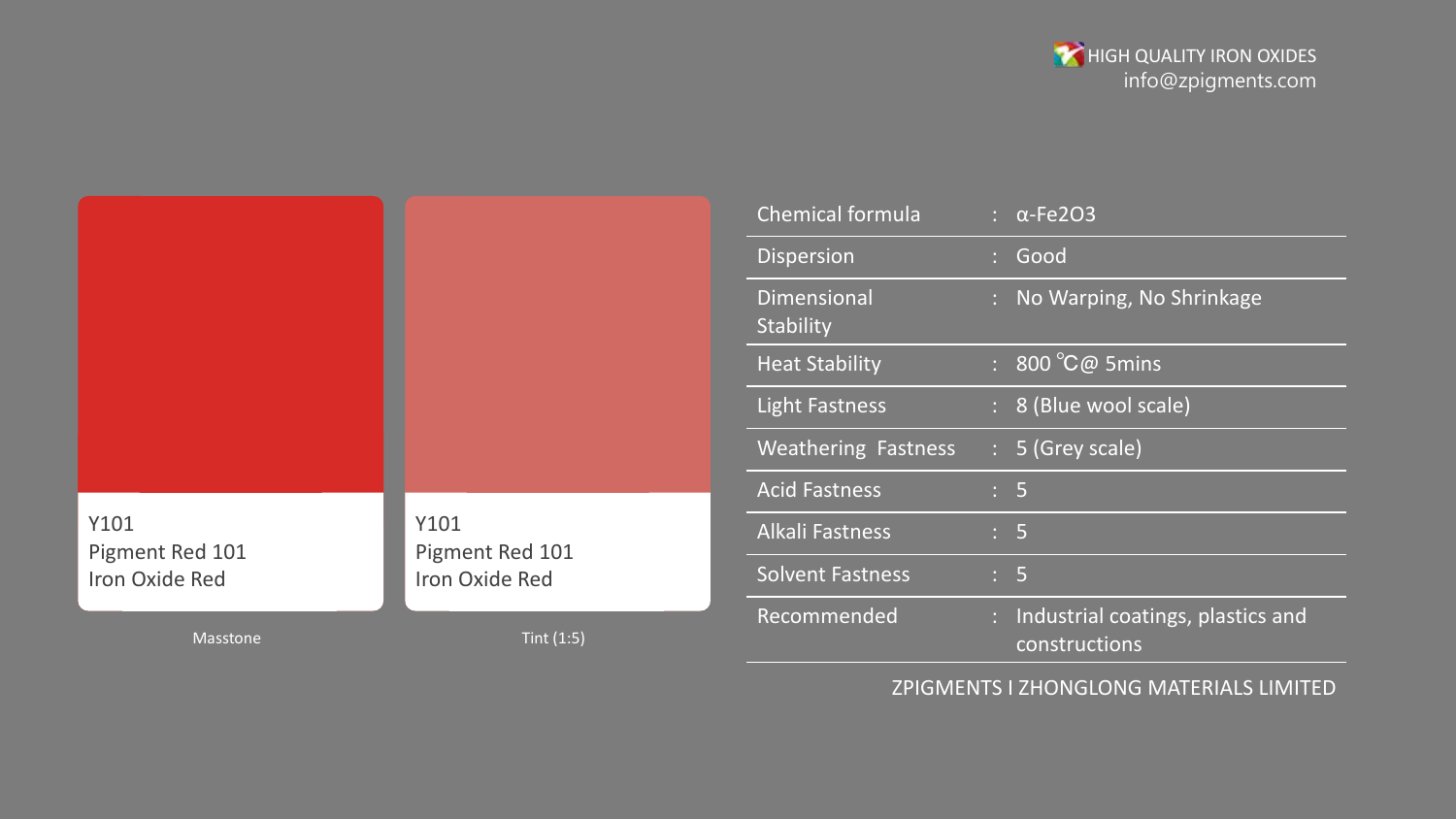|                        |                        | Chemical formula         |                | $\therefore \alpha$ -Fe2O3                           |
|------------------------|------------------------|--------------------------|----------------|------------------------------------------------------|
|                        |                        | Dispersion               |                | : Good                                               |
|                        |                        | Dimensional<br>Stability |                | : No Warping, No Shrinkage                           |
|                        |                        | <b>Heat Stability</b>    | ÷              | 800 °C@ 5mins                                        |
|                        |                        | <b>Light Fastness</b>    |                | : 8 (Blue wool scale)                                |
|                        |                        | Weathering Fastness      |                | $\therefore$ 5 (Grey scale)                          |
|                        |                        | <b>Acid Fastness</b>     | $\therefore$ 5 |                                                      |
| 190<br>Pigment Red 101 | 190<br>Pigment Red 101 | Alkali Fastness          | $\therefore$ 5 |                                                      |
| Iron Oxide Red         | Iron Oxide Red         | <b>Solvent Fastness</b>  | $\therefore$ 5 |                                                      |
| Masstone               | Tint $(1:5)$           | Recommended              |                | : Industrial coatings, plastics and<br>constructions |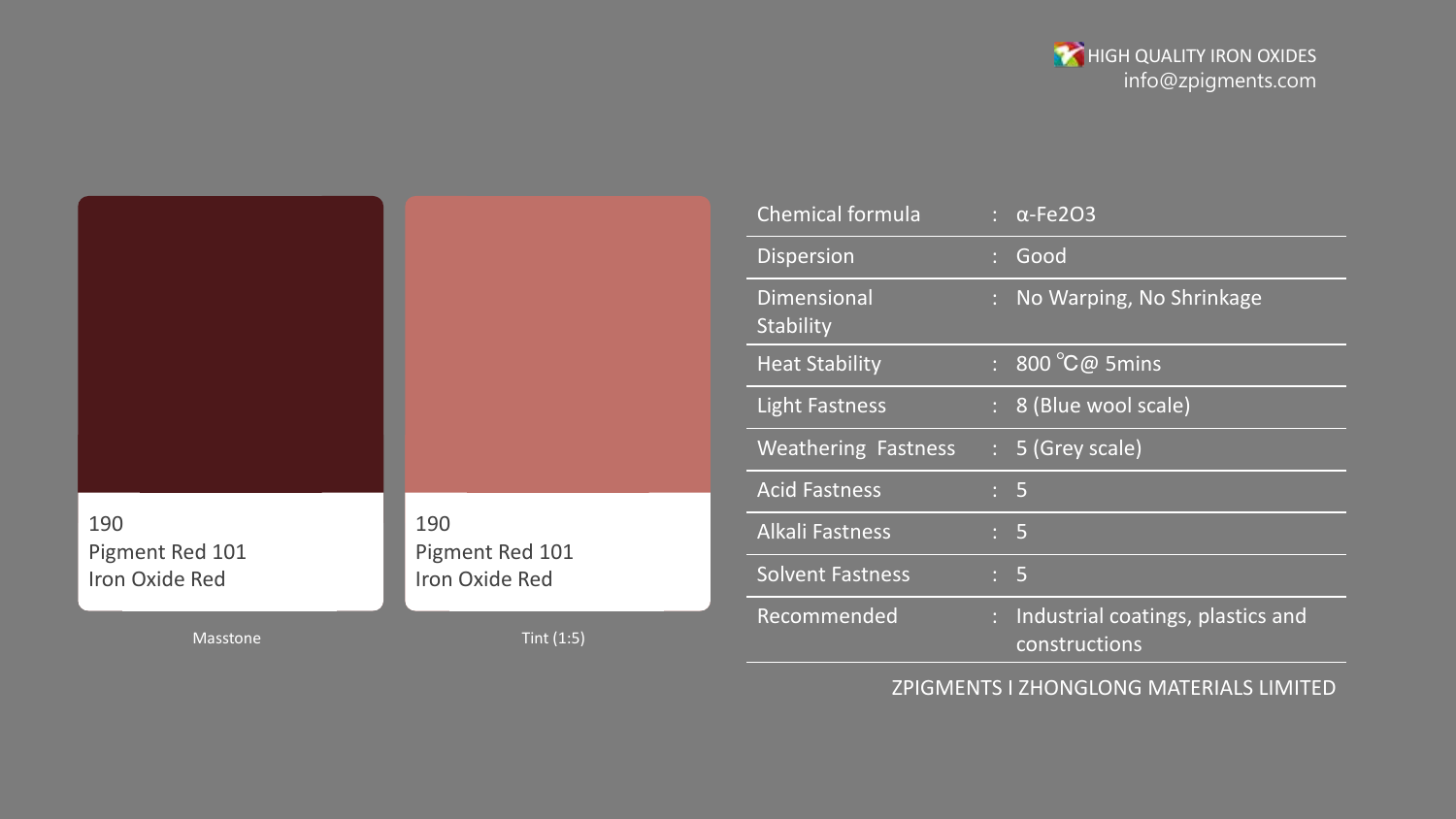|                                  |                                  | <b>Chemical form</b>            |
|----------------------------------|----------------------------------|---------------------------------|
|                                  |                                  | Dispersion                      |
|                                  |                                  | <b>Dimensional</b><br>Stability |
|                                  |                                  | <b>Heat Stability</b>           |
|                                  |                                  | <b>Light Fastness</b>           |
|                                  |                                  | <b>Weathering F</b>             |
|                                  |                                  | <b>Acid Fastness</b>            |
| G313<br><b>Pigment Yellow 42</b> | G313<br><b>Pigment Yellow 42</b> | <b>Alkali Fastness</b>          |
| Iron Oxide Yellow                | Iron Oxide Yellow                | <b>Solvent Fastne</b>           |
| Masstone                         | Tint $(1:5)$                     | Recommende                      |

| <b>Chemical formula</b>         | $\alpha$ -FeOOH                                      |
|---------------------------------|------------------------------------------------------|
| <b>Dispersion</b>               | : Good                                               |
| <b>Dimensional</b><br>Stability | : No Warping, No Shrinkage                           |
| <b>Heat Stability</b>           | : $180^{\circ}$ C@ 5mins                             |
| <b>Light Fastness</b>           | : 8 (Blue wool scale)                                |
| <b>Weathering Fastness</b>      | $: 5$ (Grey scale)                                   |
| <b>Acid Fastness</b>            | $\therefore$ 5                                       |
| <b>Alkali Fastness</b>          | $\therefore$ 5                                       |
| <b>Solvent Fastness</b>         | $\therefore$ 5                                       |
| Recommended                     | : Industrial coatings, plastics and<br>constructions |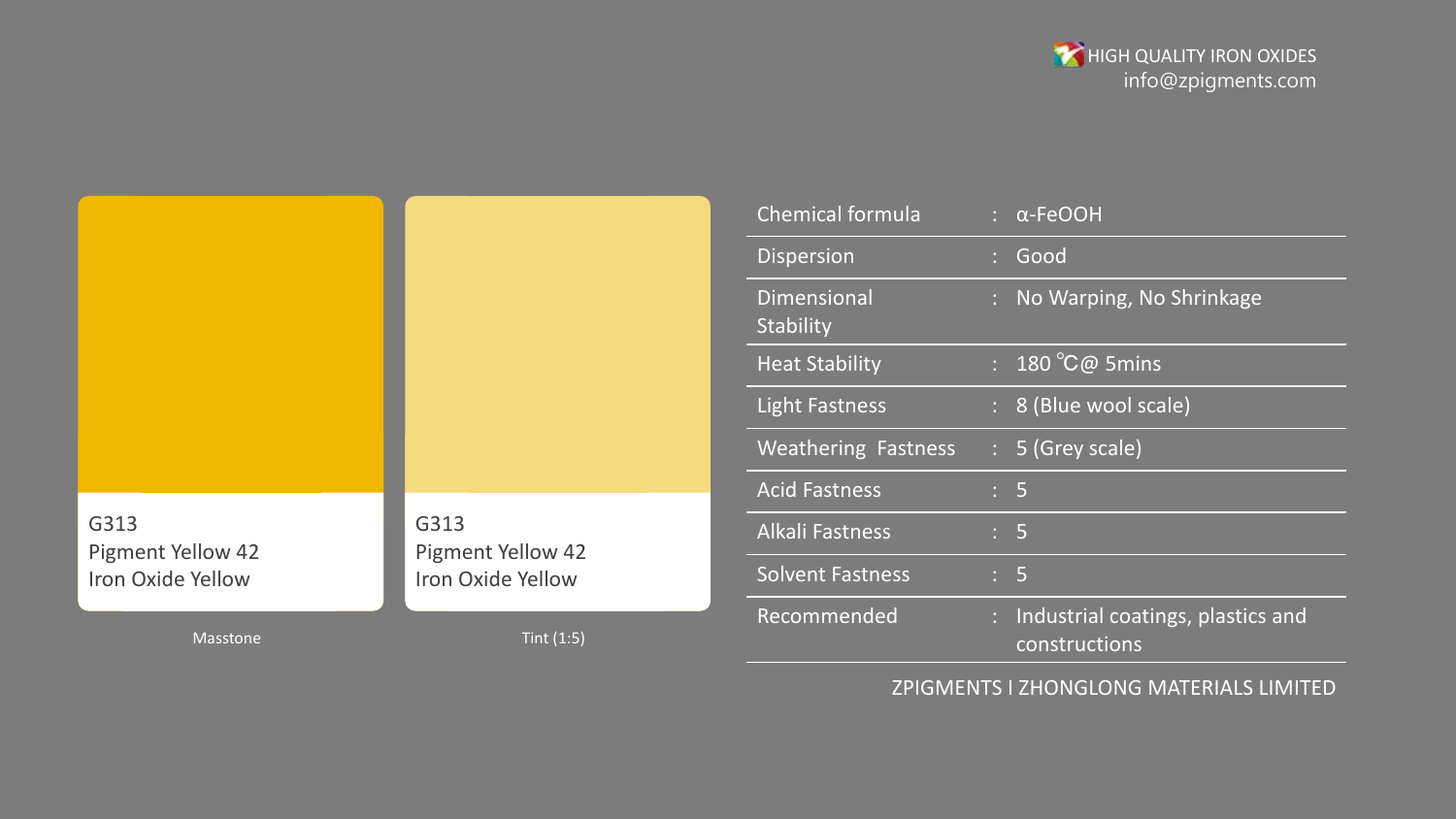|                                 |                                 | <b>Chemical form</b>            |
|---------------------------------|---------------------------------|---------------------------------|
|                                 |                                 | <b>Dispersion</b>               |
|                                 |                                 | <b>Dimensional</b><br>Stability |
|                                 |                                 | <b>Heat Stability</b>           |
|                                 |                                 | <b>Light Fastness</b>           |
|                                 |                                 | <b>Weathering F</b>             |
|                                 |                                 | <b>Acid Fastness</b>            |
| 920<br><b>Pigment Yellow 42</b> | 920<br><b>Pigment Yellow 42</b> | <b>Alkali Fastness</b>          |
| Iron Oxide Yellow               | Iron Oxide Yellow               | <b>Solvent Fastne</b>           |
| <b>Masstone</b>                 | Tint (1:5)                      | Recommende                      |

| <b>Chemical formula</b>         | $\therefore$ $\alpha$ -FeOOH                         |
|---------------------------------|------------------------------------------------------|
| <b>Dispersion</b>               | Good                                                 |
| <b>Dimensional</b><br>Stability | : No Warping, No Shrinkage                           |
| <b>Heat Stability</b>           | : $180^{\circ}$ C@ 5mins                             |
| <b>Light Fastness</b>           | : 8 (Blue wool scale)                                |
| <b>Weathering Fastness</b>      | : 5 (Grey scale)                                     |
| <b>Acid Fastness</b>            | $\therefore$ 5                                       |
| <b>Alkali Fastness</b>          | $\therefore$ 5                                       |
| <b>Solvent Fastness</b>         | $\therefore$ 5                                       |
| Recommended                     | : Industrial coatings, plastics and<br>constructions |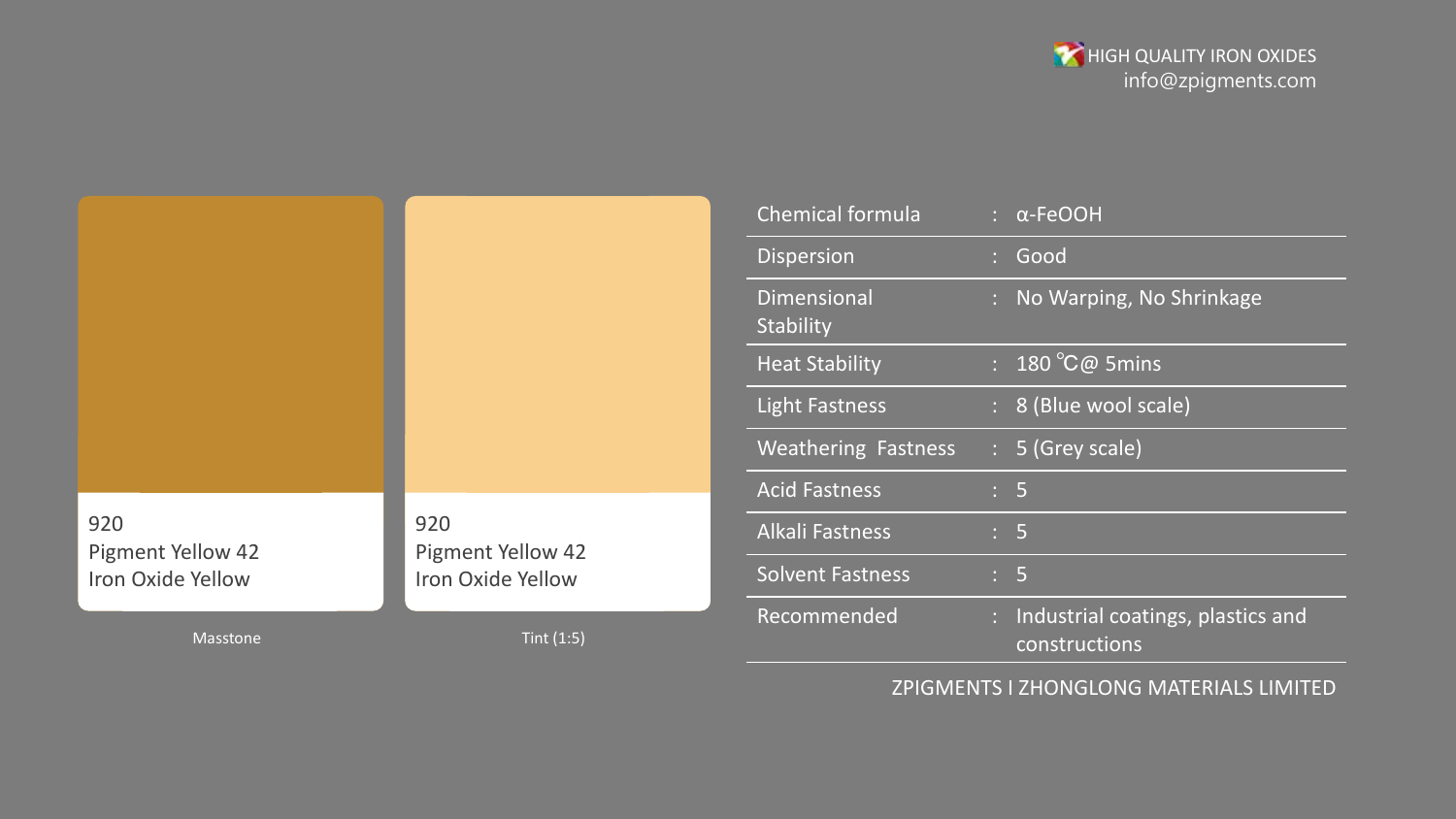|                                             |                                             | Che              |
|---------------------------------------------|---------------------------------------------|------------------|
|                                             |                                             | Disp             |
|                                             |                                             | Dim<br>Stab      |
|                                             |                                             | Hea <sup>-</sup> |
|                                             |                                             | Light            |
|                                             |                                             | Wea              |
|                                             |                                             | Acid             |
| 722                                         | 722                                         | Alka             |
| Pigment Black 11<br><b>Iron Oxide Black</b> | Pigment Black 11<br><b>Iron Oxide Black</b> | Solv             |
| Masstone                                    | Tint $(1:5)$                                | Reco             |

| <b>Chemical formula</b>         | $\alpha$ -Fe3O4                                          |
|---------------------------------|----------------------------------------------------------|
| <b>Dispersion</b>               | Good                                                     |
| <b>Dimensional</b><br>Stability | : No Warping, No Shrinkage                               |
| <b>Heat Stability</b>           | : $180^{\circ}$ C@ 5mins                                 |
| <b>Light Fastness</b>           | : 8 (Blue wool scale)                                    |
| <b>Weathering Fastness</b>      | : 5 (Grey scale)                                         |
| <b>Acid Fastness</b>            | $\therefore$ 5                                           |
| <b>Alkali Fastness</b>          | $\therefore$ 5                                           |
| <b>Solvent Fastness</b>         | $\therefore$ 5                                           |
| Recommended                     | : Industrial anticorrosive coatings<br>and constructions |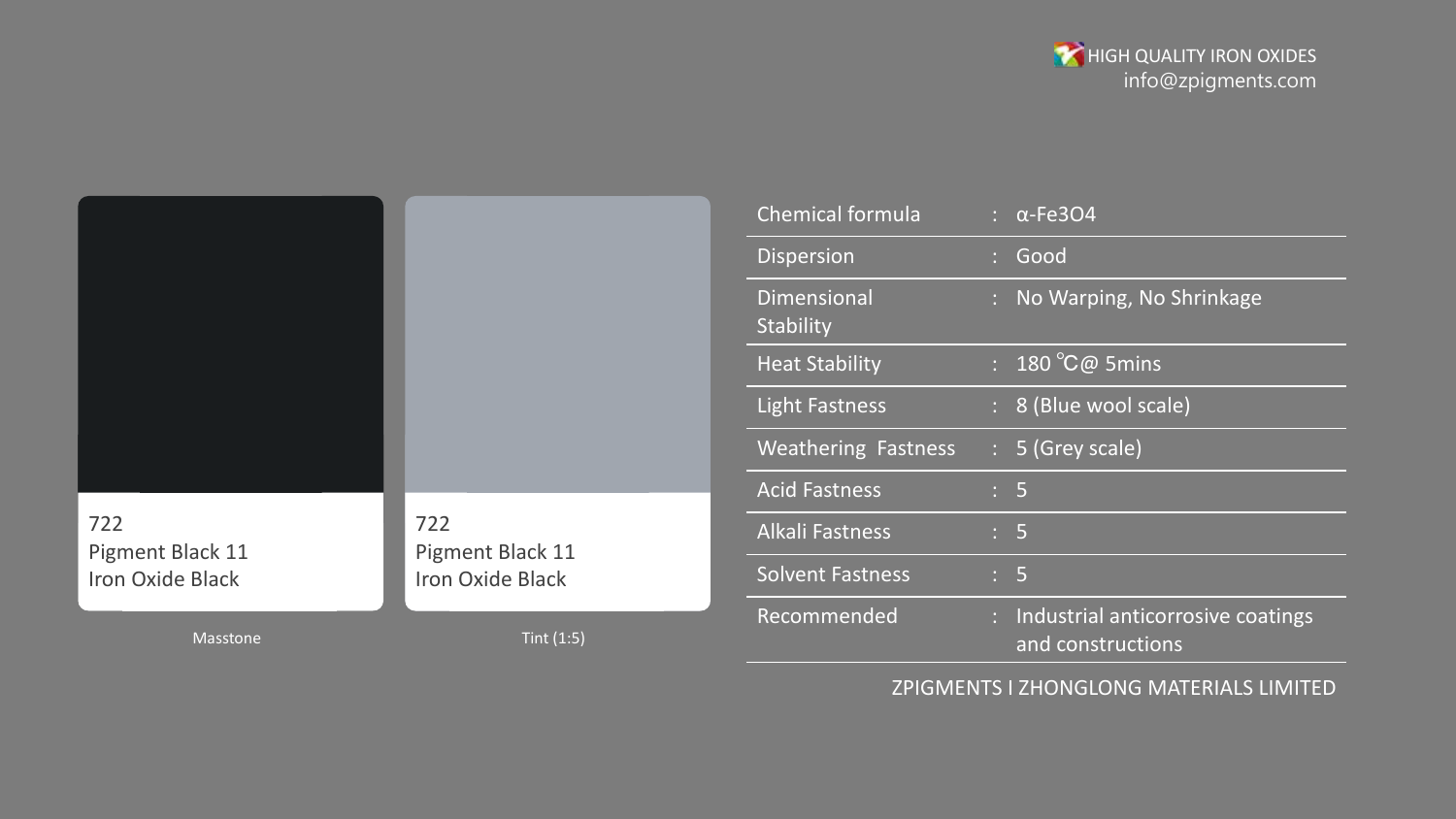|                                             |                                             | Che         |
|---------------------------------------------|---------------------------------------------|-------------|
|                                             |                                             | Disp        |
|                                             |                                             | Dim<br>Stab |
|                                             |                                             | <b>Hea</b>  |
|                                             |                                             | Light       |
|                                             |                                             | Wea         |
|                                             |                                             | Acid        |
| 318                                         | 318                                         | Alka        |
| Pigment Black 11<br><b>Iron Oxide Black</b> | Pigment Black 11<br><b>Iron Oxide Black</b> | Solv        |
| Masstone                                    | Tint $(1:5)$                                | Reco        |

| <b>Chemical formula</b>         | $\alpha$ -Fe3O4                                          |
|---------------------------------|----------------------------------------------------------|
| <b>Dispersion</b>               | Good                                                     |
| <b>Dimensional</b><br>Stability | : No Warping, No Shrinkage                               |
| <b>Heat Stability</b>           | : $180^{\circ}$ C@ 5mins                                 |
| <b>Light Fastness</b>           | : 8 (Blue wool scale)                                    |
| <b>Weathering Fastness</b>      | $: 5$ (Grey scale)                                       |
| <b>Acid Fastness</b>            | $\therefore$ 5                                           |
| <b>Alkali Fastness</b>          | $\therefore$ 5                                           |
| <b>Solvent Fastness</b>         | $\therefore$ 5                                           |
| Recommended                     | : Industrial anticorrosive coatings<br>and constructions |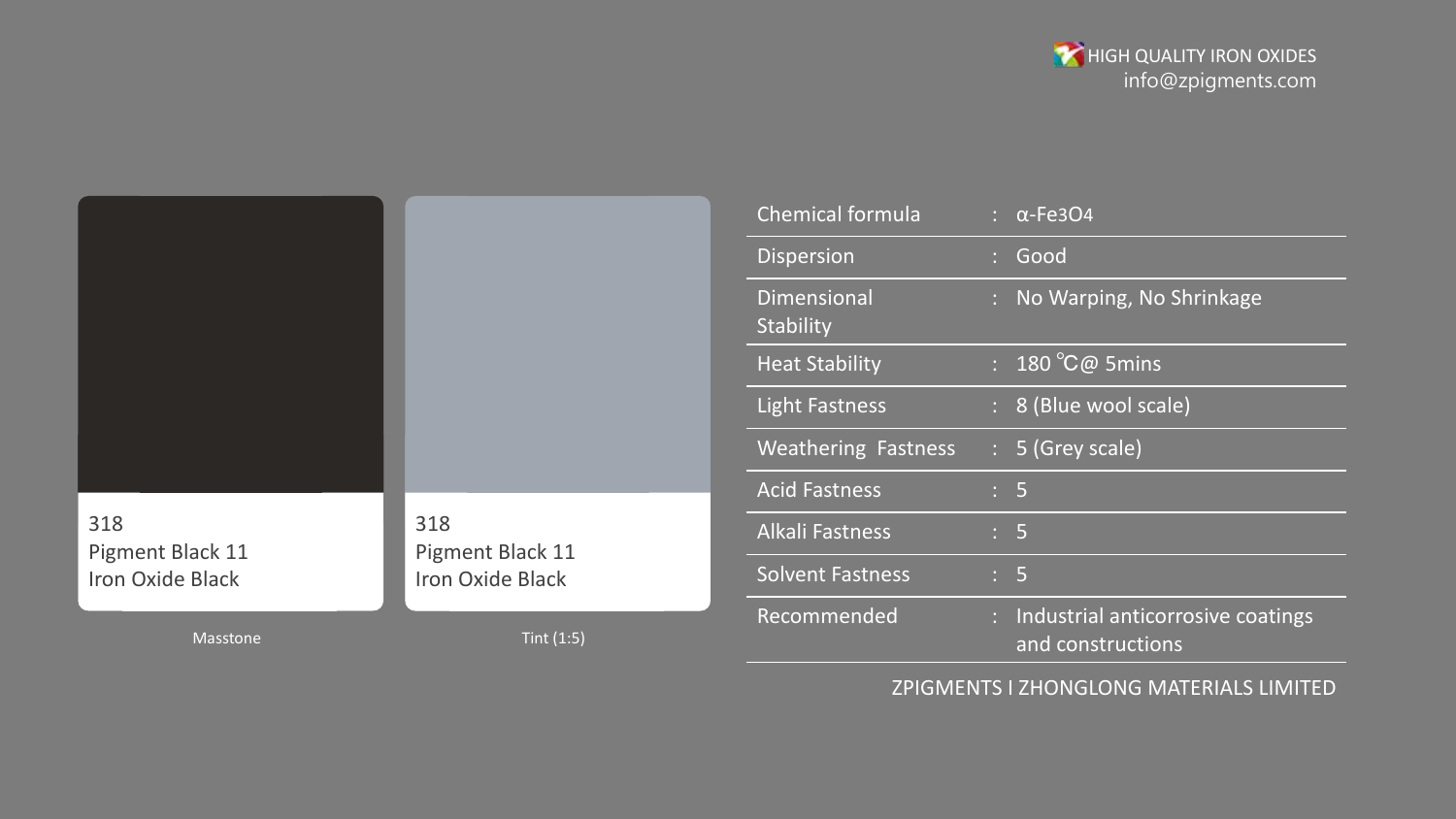|                         |                         | Che              |
|-------------------------|-------------------------|------------------|
|                         |                         | Disp             |
|                         |                         | Dim<br>Stab      |
|                         |                         | Hea <sup>-</sup> |
|                         |                         | Light            |
|                         |                         | Wea              |
|                         |                         | Acid             |
| 330<br>Pigment Black 11 | 330<br>Pigment Black 11 | Alka             |
| Iron Oxide Black        | Iron Oxide Black        | Solv             |
| Masstone                | Tint $(1:5)$            | Reco             |

| <b>Chemical formula</b>         | $\alpha$ -Fe3O4                                          |
|---------------------------------|----------------------------------------------------------|
| <b>Dispersion</b>               | Good                                                     |
| <b>Dimensional</b><br>Stability | : No Warping, No Shrinkage                               |
| <b>Heat Stability</b>           | : $180^{\circ}$ C@ 5mins                                 |
| <b>Light Fastness</b>           | : 8 (Blue wool scale)                                    |
| <b>Weathering Fastness</b>      | $\frac{1}{2}$ 5 (Grey scale)                             |
| <b>Acid Fastness</b>            | $\therefore$ 5                                           |
| <b>Alkali Fastness</b>          | $\therefore$ 5                                           |
| <b>Solvent Fastness</b>         | $\therefore$ 5                                           |
| Recommended                     | : Industrial anticorrosive coatings<br>and constructions |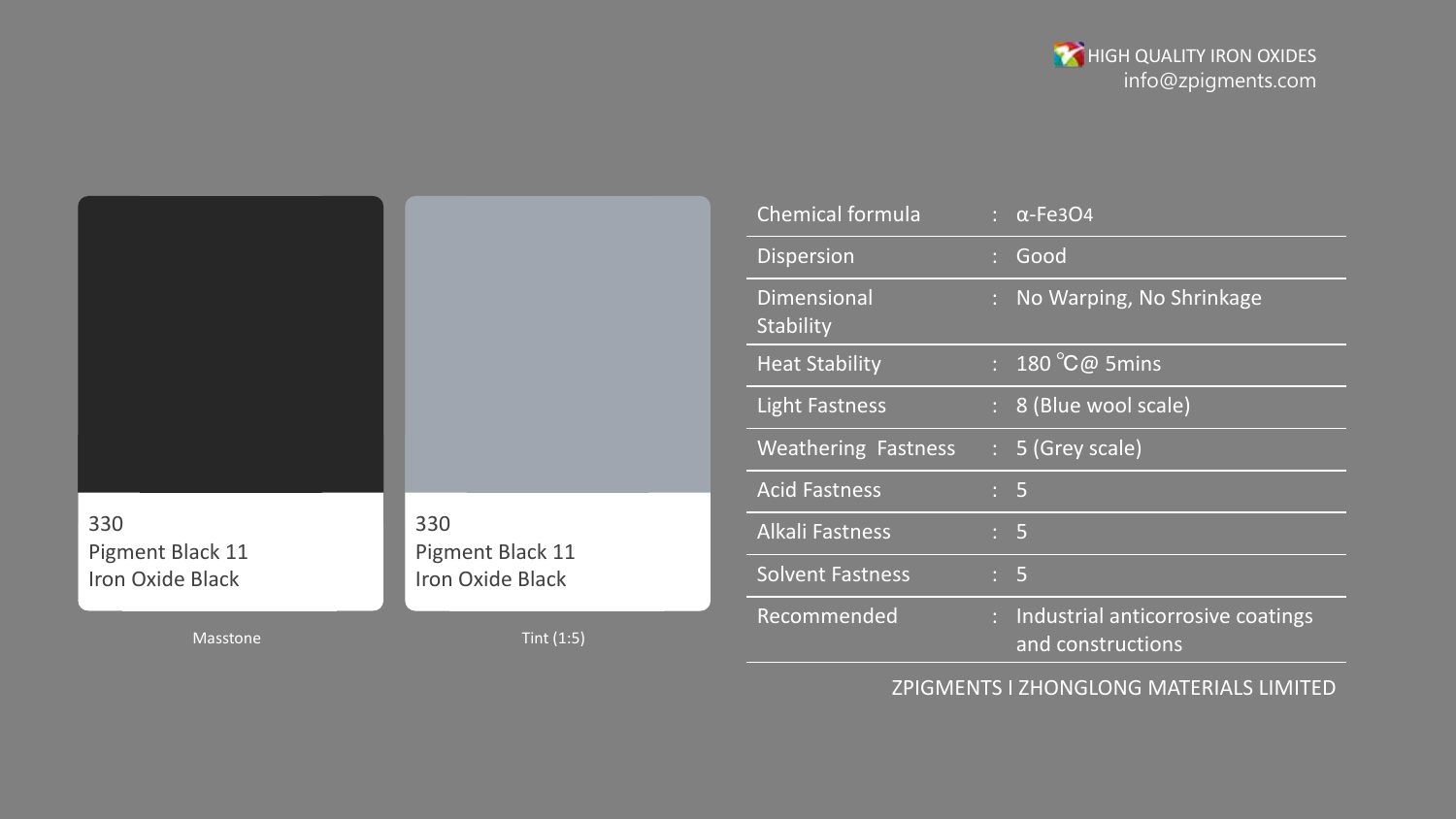|                                                           |                         | Chemical formula                | $\therefore$ N/A                                         |
|-----------------------------------------------------------|-------------------------|---------------------------------|----------------------------------------------------------|
|                                                           |                         | Dispersion                      | : Good                                                   |
|                                                           |                         | <b>Dimensional</b><br>Stability | : No Warping, No Shrinkage                               |
|                                                           |                         | <b>Heat Stability</b>           | : $180^{\circ}$ C@ 5mins                                 |
|                                                           |                         | <b>Light Fastness</b>           | : 8 (Blue wool scale)                                    |
|                                                           |                         | <b>Weathering Fastness</b>      | $\therefore$ 5 (Grey scale)                              |
|                                                           |                         | <b>Acid Fastness</b>            | $\therefore$ 5                                           |
| 663<br>663<br><b>Iron Oxide Brown</b><br>Iron Oxide Brown |                         | <b>Alkali Fastness</b>          | $\therefore$ 5                                           |
|                                                           | <b>Solvent Fastness</b> | $\therefore$ 5                  |                                                          |
| Masstone                                                  | Tint $(1:5)$            | Recommended                     | : Industrial anticorrosive coatings<br>and constructions |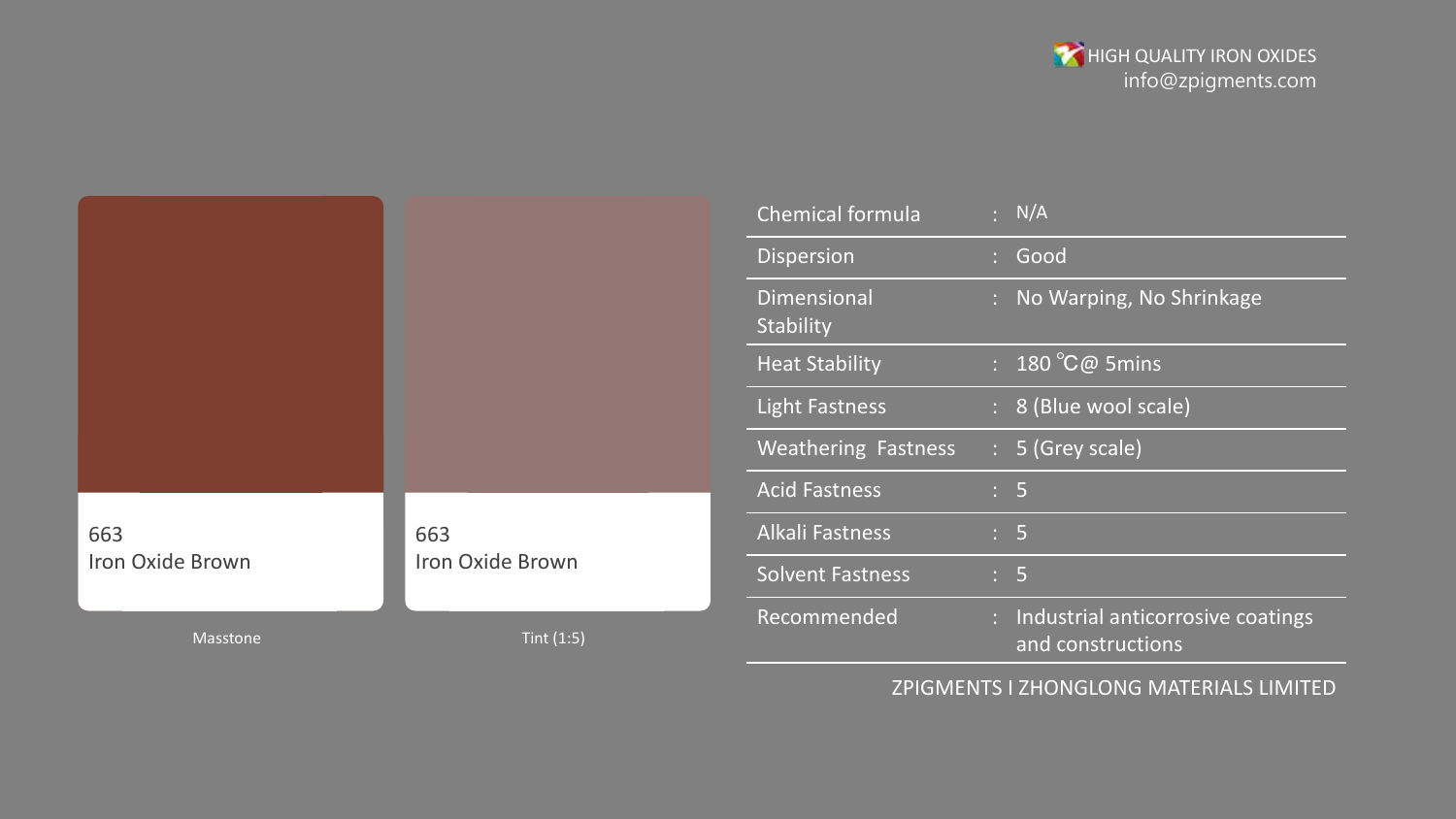|                         |                         | Chemical formula                | $\therefore$ N/A                                         |
|-------------------------|-------------------------|---------------------------------|----------------------------------------------------------|
|                         |                         | Dispersion                      | : Good                                                   |
|                         |                         | <b>Dimensional</b><br>Stability | : No Warping, No Shrinkage                               |
|                         |                         | <b>Heat Stability</b>           | $\frac{1}{2}$ 180 °C@ 5mins                              |
|                         |                         | Light Fastness                  | : 8 (Blue wool scale)                                    |
|                         |                         | <b>Weathering Fastness</b>      | : 5 (Grey scale)                                         |
|                         |                         | <b>Acid Fastness</b>            | $\therefore$ 5                                           |
| 686                     | 686<br>Iron Oxide Brown | <b>Alkali Fastness</b>          | $\therefore$ 5                                           |
| <b>Iron Oxide Brown</b> |                         | <b>Solvent Fastness</b>         | $\therefore$ 5                                           |
| Masstone                | Tint $(1:5)$            | Recommended                     | : Industrial anticorrosive coatings<br>and constructions |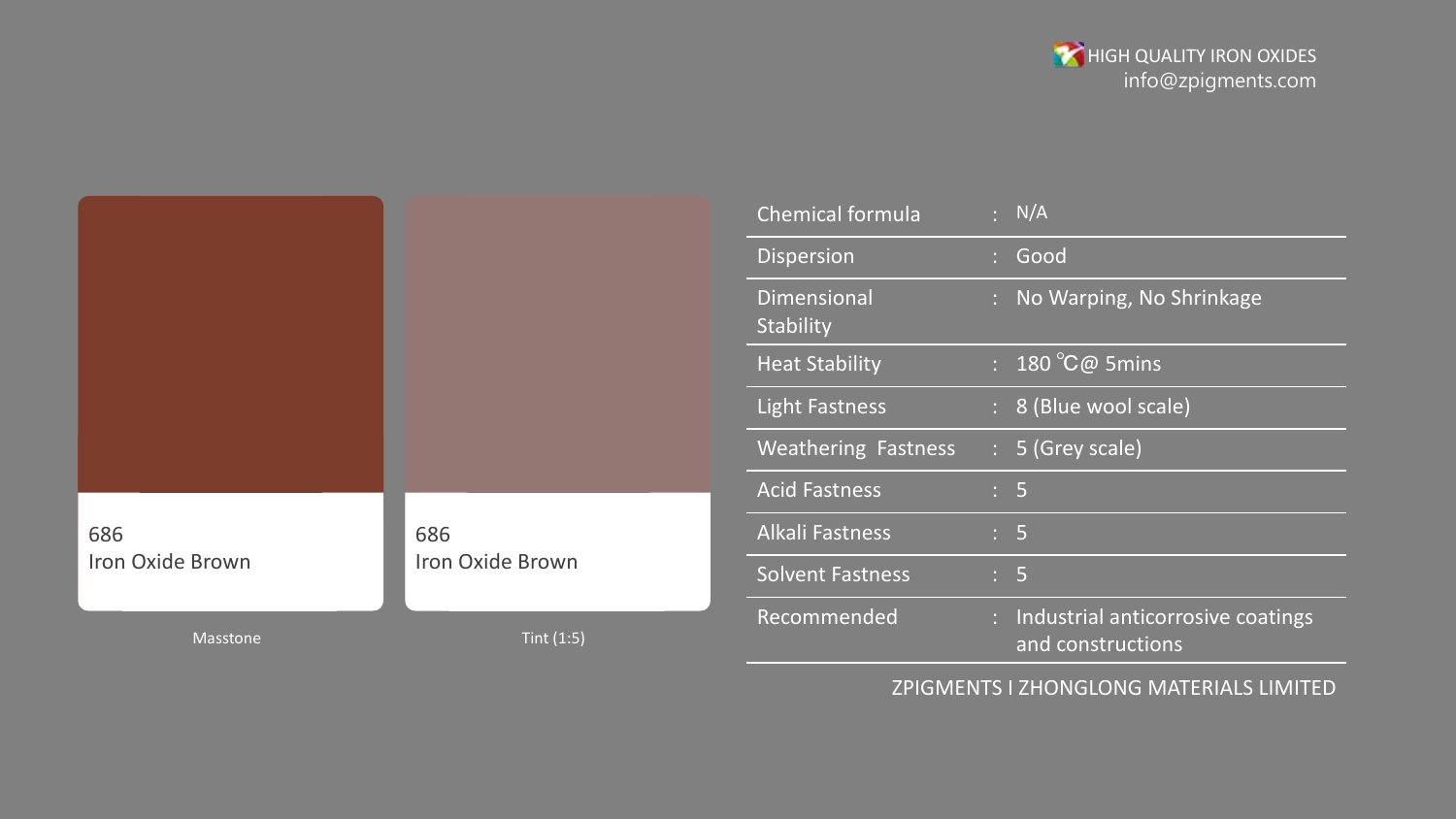|                          |                          | Chemical formula           | $\therefore$ N/A                                         |
|--------------------------|--------------------------|----------------------------|----------------------------------------------------------|
|                          |                          | Dispersion                 | : Good                                                   |
|                          |                          | Dimensional<br>Stability   | : No Warping, No Shrinkage                               |
|                          |                          | <b>Heat Stability</b>      | : N/A                                                    |
|                          |                          | <b>Light Fastness</b>      | : N/A                                                    |
|                          |                          | <b>Weathering Fastness</b> | $\therefore$ N/A                                         |
|                          |                          | <b>Acid Fastness</b>       | $\therefore$ N/A                                         |
| 960                      | 960                      | <b>Alkali Fastness</b>     | $\therefore$ N/A                                         |
| <b>Iron Oxide Orange</b> | <b>Iron Oxide Orange</b> | <b>Solvent Fastness</b>    | $\therefore$ N/A                                         |
| Masstone                 | Tint $(1:5)$             | Recommended                | : Industrial anticorrosive coatings<br>and constructions |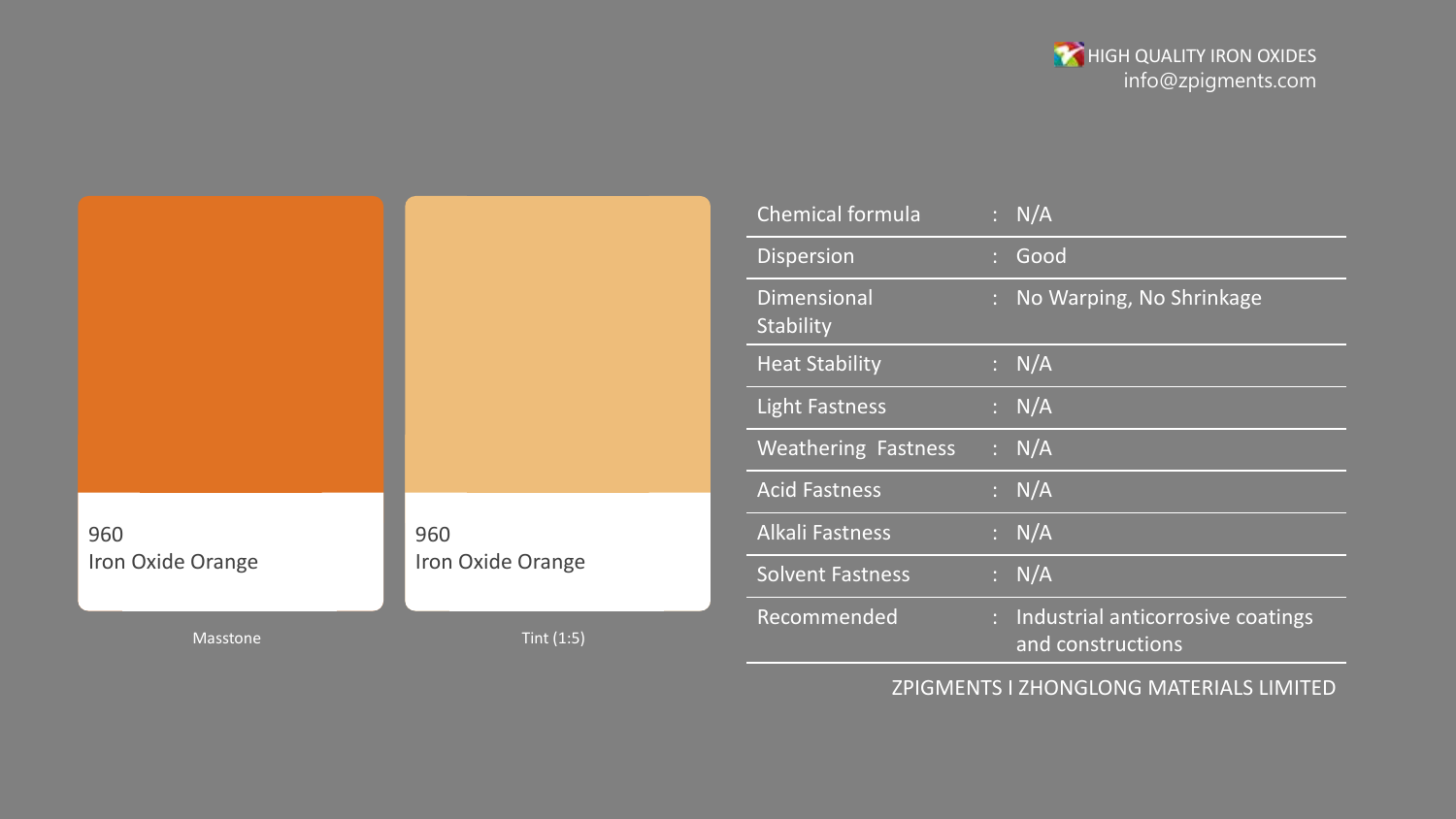|                 |                 | Chemical formula<br>$\therefore$ N/A                                    |
|-----------------|-----------------|-------------------------------------------------------------------------|
|                 |                 | Dispersion<br>: Good                                                    |
|                 |                 | : No Warping, No Shrinkage<br>Dimensional<br>Stability                  |
|                 |                 | <b>Heat Stability</b><br>$\therefore$ N/A                               |
|                 |                 | : N/A<br><b>Light Fastness</b>                                          |
|                 |                 | <b>Weathering Fastness</b><br>$\therefore$ N/A                          |
|                 |                 | $\therefore$ N/A<br><b>Acid Fastness</b>                                |
| 810             | 810             | : N/A<br><b>Alkali Fastness</b>                                         |
| Iron Oxide Blue | Iron Oxide Blue | $\therefore$ N/A<br>Solvent Fastness                                    |
| Masstone        | Tint $(1:5)$    | Recommended<br>: Industrial anticorrosive coatings<br>and constructions |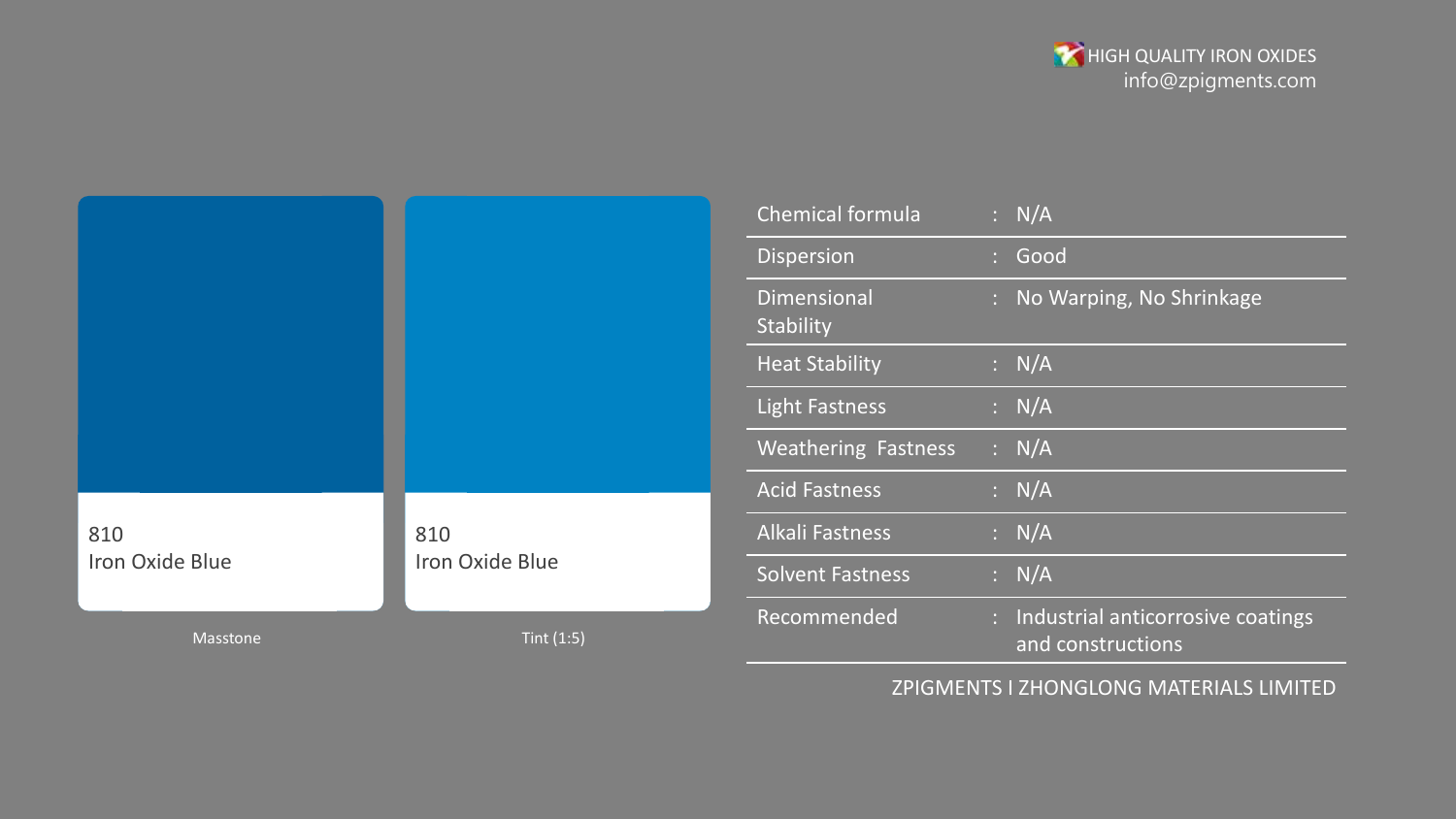|                  |                          | Chemical formula         | $\therefore$ N/A                                         |       |
|------------------|--------------------------|--------------------------|----------------------------------------------------------|-------|
|                  |                          | Dispersion               | : Good                                                   |       |
|                  |                          | Dimensional<br>Stability | : No Warping, No Shrinkage                               |       |
|                  |                          | <b>Heat Stability</b>    | : N/A                                                    |       |
|                  |                          |                          | <b>Light Fastness</b>                                    | : N/A |
|                  |                          | Weathering Fastness      | $\therefore$ N/A                                         |       |
|                  |                          | <b>Acid Fastness</b>     | : N/A                                                    |       |
| 5605             | 5605<br>Iron Oxide Green | <b>Alkali Fastness</b>   | : N/A                                                    |       |
| Iron Oxide Green |                          | <b>Solvent Fastness</b>  | $\therefore$ N/A                                         |       |
| Masstone         | Tint $(1:5)$             | Recommended              | : Industrial anticorrosive coatings<br>and constructions |       |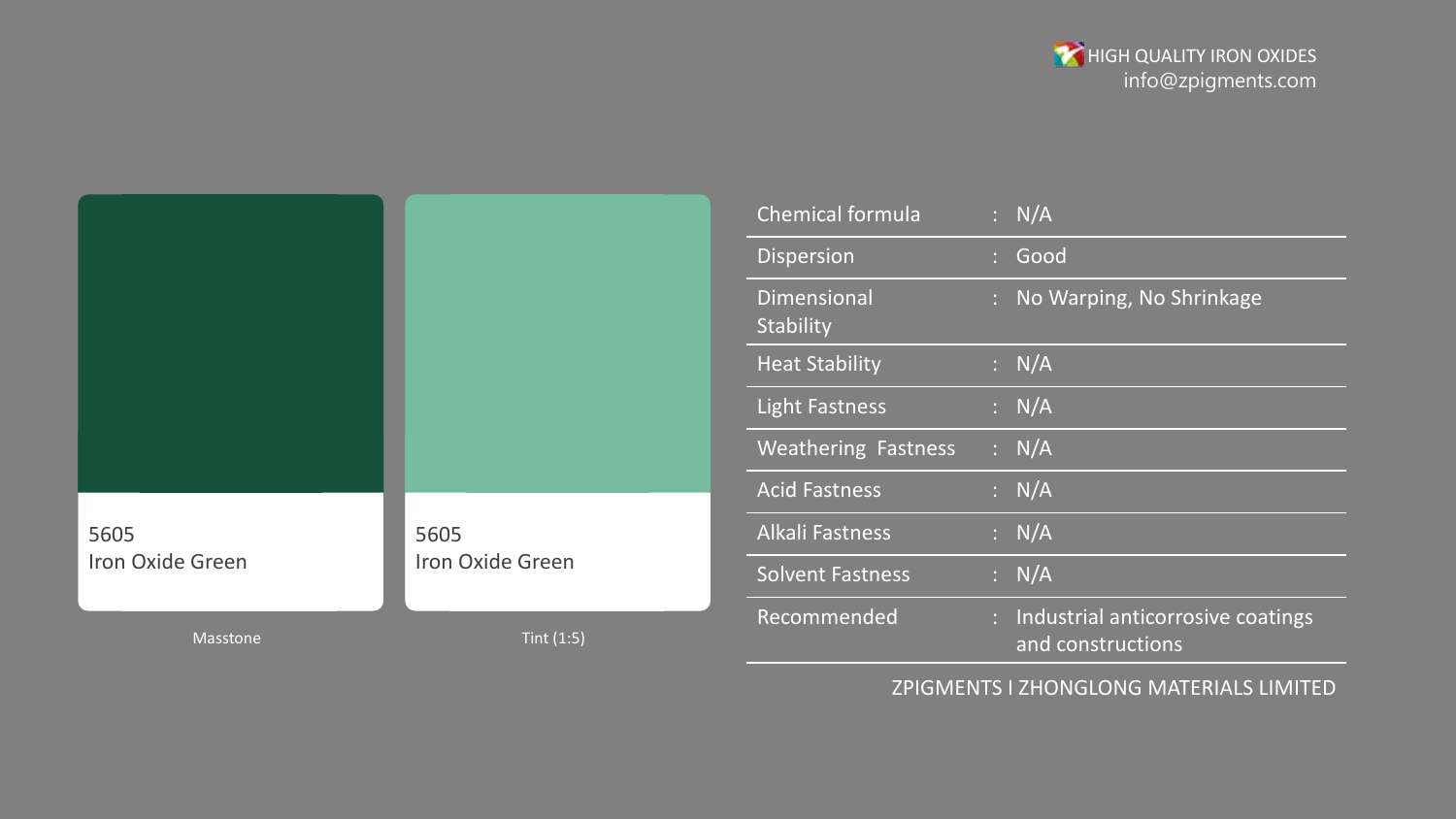|                         |                         | Chemical formula           | : N/A                                                    |
|-------------------------|-------------------------|----------------------------|----------------------------------------------------------|
|                         |                         | Dispersion                 | : Good                                                   |
|                         |                         | Dimensional<br>Stability   | : No Warping, No Shrinkage                               |
|                         |                         | <b>Heat Stability</b>      | : N/A                                                    |
|                         |                         | <b>Light Fastness</b>      | : N/A                                                    |
|                         |                         | <b>Weathering Fastness</b> | $\therefore$ N/A                                         |
|                         |                         | <b>Acid Fastness</b>       | : N/A                                                    |
| 838                     | 838<br>Iron Oxide Green | <b>Alkali Fastness</b>     | : N/A                                                    |
| <b>Iron Oxide Green</b> |                         | <b>Solvent Fastness</b>    | $\therefore$ N/A                                         |
| Masstone                | Tint $(1:5)$            | Recommended                | : Industrial anticorrosive coatings<br>and constructions |